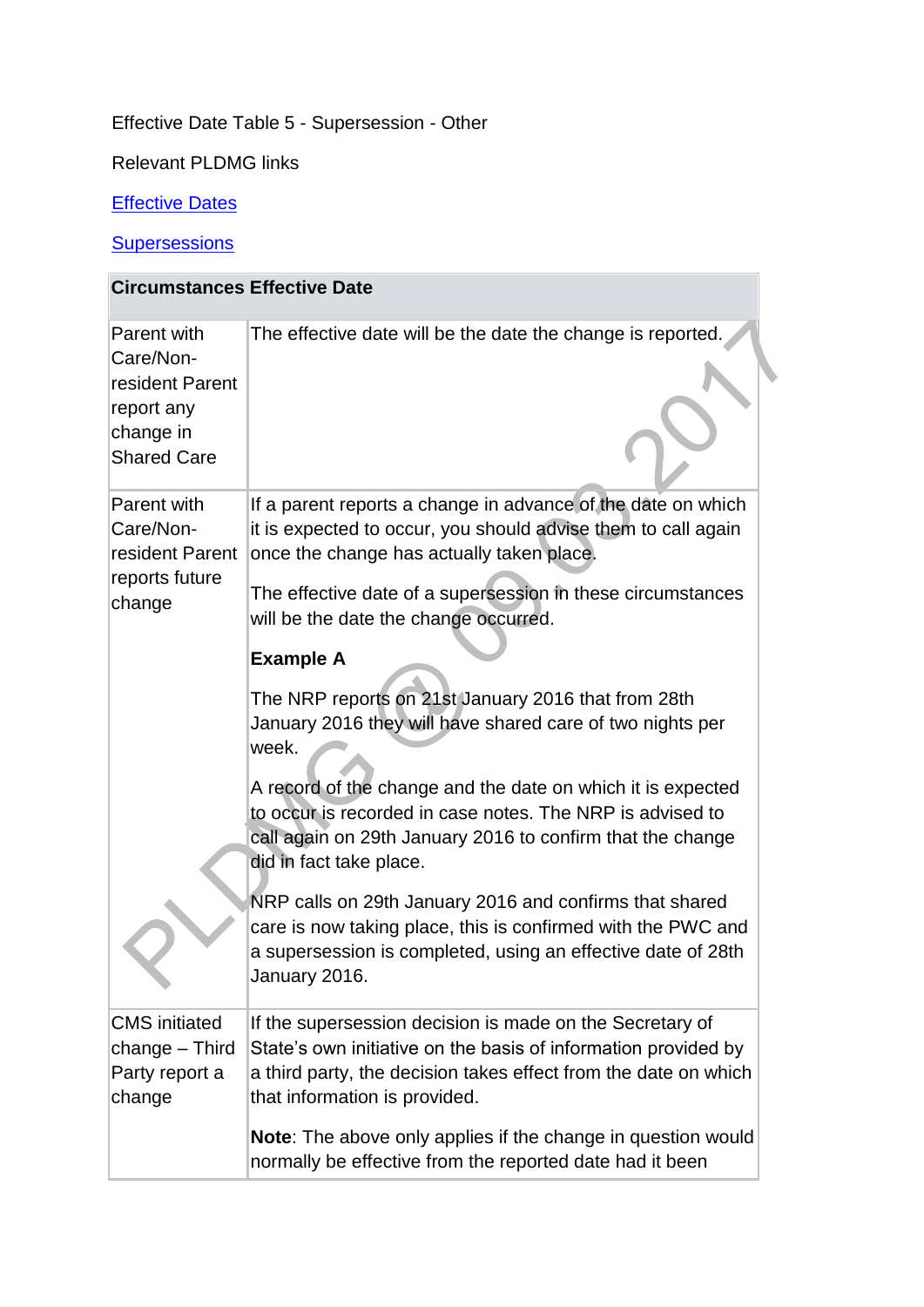|                                                           | reported by the PWC or NRP. Where the change would<br>normally be effective from the date the change occurred that<br>date would still apply.                                                                                                                                                                                                    |  |
|-----------------------------------------------------------|--------------------------------------------------------------------------------------------------------------------------------------------------------------------------------------------------------------------------------------------------------------------------------------------------------------------------------------------------|--|
|                                                           | <b>Example B</b>                                                                                                                                                                                                                                                                                                                                 |  |
|                                                           | A third party notifies CMS on 5th March 2016 that the NRP is<br>in prison from 27th February 2016. The effective date is 5th<br>March 2016.                                                                                                                                                                                                      |  |
|                                                           | <b>Example C</b>                                                                                                                                                                                                                                                                                                                                 |  |
|                                                           | A third party notifies CMS on 6th June 2016 that the PWC is<br>no longer the primary carer of the QC. The PWC confirms on<br>6th June 2016 that the QC left her household on 4th May<br>2016. The effective date is the 4th May 2016 as this is the<br>day the change occurred rather than the date the third party<br>provided the information. |  |
| <b>CMG</b> initiated                                      | The decision takes effect from the date on which it is made.                                                                                                                                                                                                                                                                                     |  |
| change - not as<br>a result of a<br>third party<br>report | Note: The above only applies if the change in question would<br>normally be effective from the reported date had it been<br>reported by the PWC or NRP. Where the change would<br>normally be effective from the date the change occurred that<br>date would still apply.<br><b>Example D</b>                                                    |  |
|                                                           | The NRP's liability is based on current income. A periodic<br>current income check is due to take place on 1st June 2016<br>to ensure the NRP's income remains at least 25% different to<br>the latest HMRC figure. The CMS requests current income<br>details on 1st May 2016. Evidence is provided on 10 May<br>2016.                          |  |
|                                                           | The NRP's current income is no longer at least 25% different<br>to the latest HMRC figure and so they are placed back on<br>HMRC data.                                                                                                                                                                                                           |  |
|                                                           | The decision is made on 10th May 2016, therefore the<br>effective date is 10th May 2016.                                                                                                                                                                                                                                                         |  |
|                                                           | <b>Example E</b>                                                                                                                                                                                                                                                                                                                                 |  |
|                                                           | The NRP's liability is based on current employed income. A<br>periodic current income check is due to take place on 1st                                                                                                                                                                                                                          |  |